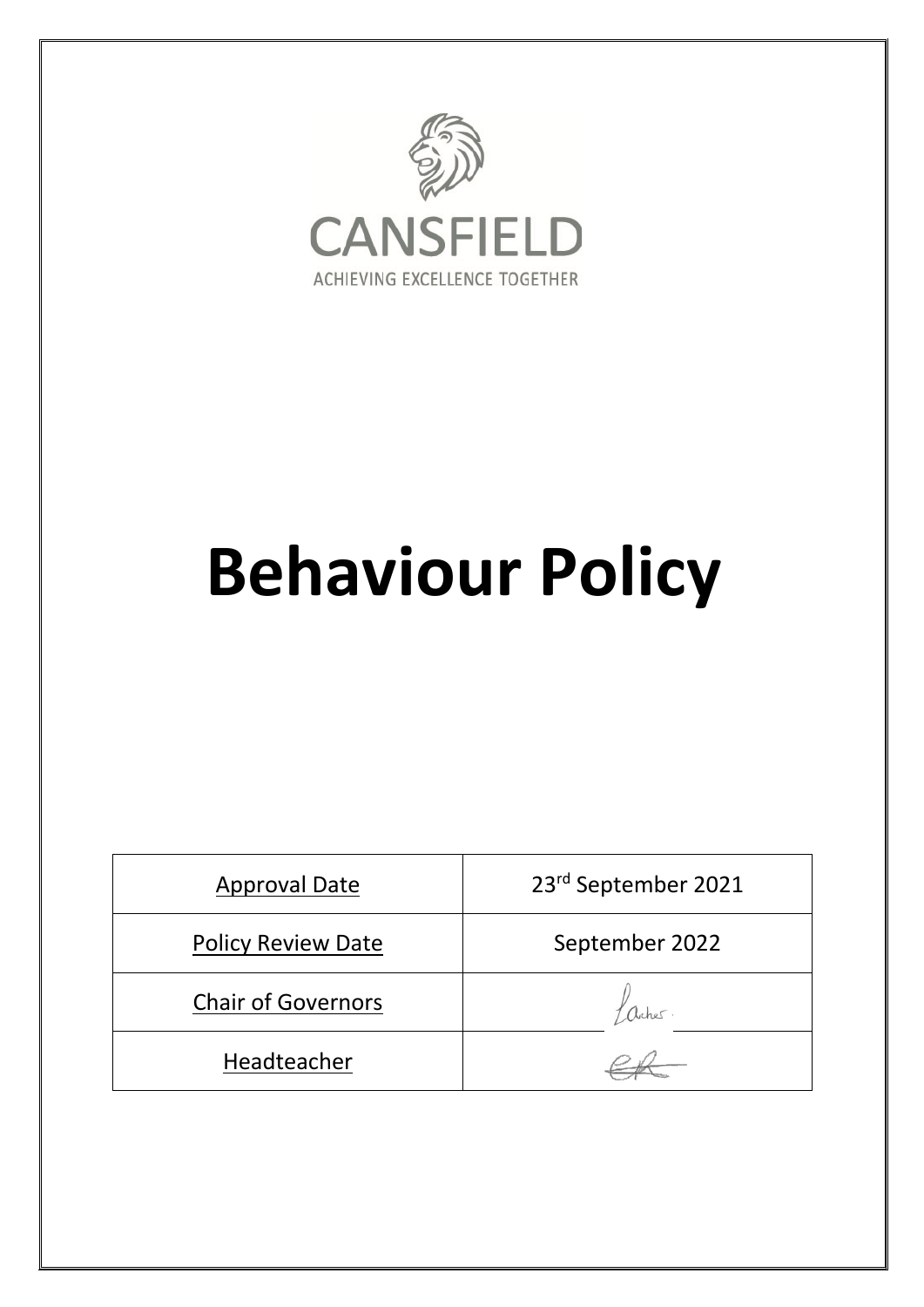# **1. Introduction**

At Cansfield we believe that in order to enable effective teaching and learning to take place, good behaviourin all aspects of school life is necessary. We seek to create a caring and learning environment across all areas of the school where pupils are central to a positive school community set on a foundation of respect for all. We are committed to:

- Encouraging and acknowledging good behavior and discipline in all areas of school
- Promoting self-esteem by encouraging pupils to value and respect themselves and others.
- Providing a safe environment free from disruption, violence, bullying and any form of harassment or other unwanted attention.
- Promoting early intervention wherever possible.
- Ensuring a consistency of response to both positive and negative behaviour.
- Encouraging a positive relationship with parents and carers to develop a collective approach to involve them in the implementation of the school's policy and associated procedures.
- Encourage children to take responsibility for their behavior and be accountable should self-discipline and standards waiver.
- Making it clear what is deemed by unacceptable behaviour.

## **2. Our Vision**

Every member of our community will harness the power of education to realise their potential and achieve their dreams.

# **3. Our Values**

As a community, we are: Respectful, Courageous, Curious, Aspirational, Honourable.

# **4. Responsibilities of School, Pupils and Parents in Ensuring an Orderly Climate for Learning**

# **4.1 The School**

- To establish and clearly communicate measures to ensure good order, respect and discipline.
- To ensure the school Behaviour Policy does not discriminate against any pupil on, for example, grounds of race, gender, disability or sexual orientation, and that it promotes good relations between different communities.
- To ensure staff are clear about the extent of their disciplinary authority and receive necessary professional development on behaviourstrategies as part of the whole school CPD Provision.
- To support, praise and, as appropriate reward pupils' good behaviour.
- To apply sanctions fairly, consistently, proportionately and reasonably considering SEND and the needs of vulnerable children and offering support as appropriate.
- To make alternative provision from day six of a fixed term exclusion.
- To arrange reintegration interviews with parents of pupils who incur a fixed term exclusion, to discuss any future actions necessary and to aid a smooth transition back into school.
- To take all reasonable measures to protect the safety and wellbeing of staff and pupils including preventing all forms of bullying and dealing effectively with reports of and complaints about bullying.
- To ensure staff model good behaviour and never denigrate pupils or colleagues at any time.
- To promote positive behaviour through active development of pupils' social, emotional and behavioural skills.
- To keep parentsinformed of their child's behaviour- good as well as bad. Use appropriate methods of engaging them and, where necessary, support them in meeting their parental responsibilities.
- To work with external agencies to promote community cohesion and safety.

# **4.2 Pupils**

• To follow reasonable instructions by school staff, to apply the school code and accept sanctions in an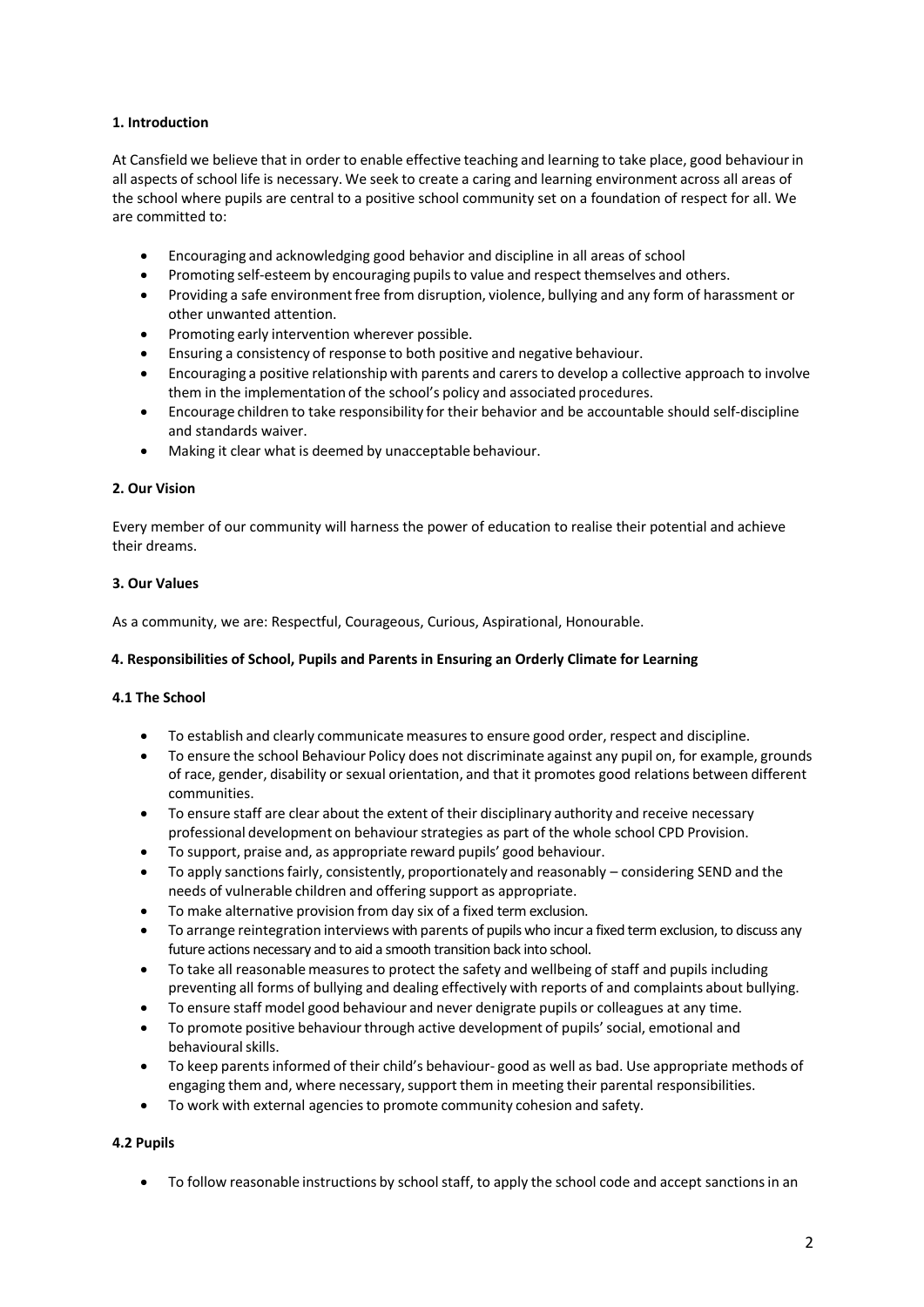appropriate way.

- To act as positive ambassadorsfor the school at all times including when off school premises.
- Not to bring inappropriate or unlawful items to school.
- To show respect to school staff, fellow pupils, school property and the school environment.
- Never to denigrate, harm or bully other pupils or staff.
- To cooperate with and abide by any arrangements put in place to support their behaviour such as pastoralsupport programmes and any other relevant intervention, support and guidance pastoral systems.
- To abide by the school's uniform regulations.

## **4.3 Parents**

- To respect the school's Behaviour Policy and the disciplinary authority of school staff.
- To help ensure that their child follows reasonable instructions by school staff and adheres to school rules.
- To send their children to school each day punctually, equipped and ready to learn.
- To ensure school staff are aware of any SEN-related or other personal factors which may result in their child displaying behaviour outside the norm.
- To be prepared to work with the school to support their child's positive behaviour.
- To attend meetings with schoolstaff, if requested, to discusstheir child's behavior.
- If their child is excluded from the school, to ensure the child is not found in a public place during school hours in the first five days of exclusion and, to attend, wherever possible, a reintegration interview with the school at the end of a fixed period of exclusion.
- To support school in maintaining the high standards of uniform and appearance.

## **5. Expectations of Behaviour**

## **5.1 Pupil Code of Conduct**

We have in place a code of conduct which simply explains how pupils are expected to behave in and around school to other people and to property:

In class we make it easy for everyone to learn and teachers to teach. To do this we:

- Display a positive and respectful manner and approach to learning.
- Arrive on time to lessons.
- Relax and settle to work quickly, facing the front ready to begin.
- Have the correct books and equipment for each lesson.
- Listen to the teacher and follow instructions carefully the first time they are given.
- Take our turn to listen when others are talking, we do not (that means no talking across the teacher or another pupil). Everyone has the right to be heard.
- Use an 'indoor' voice raising your voice or shouting is always discourteous.
- Work sensibly, thoughtfully and to the best of our ability throughout the lesson.
- Ask for help appropriately put up our hands and wait patiently for the teacher to acknowledge us.
- Use Knowledge Organisers at home to build on our learning completed in school.

At Cansfield we show consideration and respect for others. To do this we:

- Rememberthat everyone is an individual we alwaystry to understand the other person's point of view.
- Speak politely and quietly to one another never make comments that could be hurtful or upsetting.
- Rememberto say 'please', 'thank you' and 'excuse me' respect and being polite are the foundations of who and what we are.
- Leave the classroom in a quiet and orderly manner and in the condition you found it.
- Walk the one way system when we are in the building, respecting people's personalspace. Any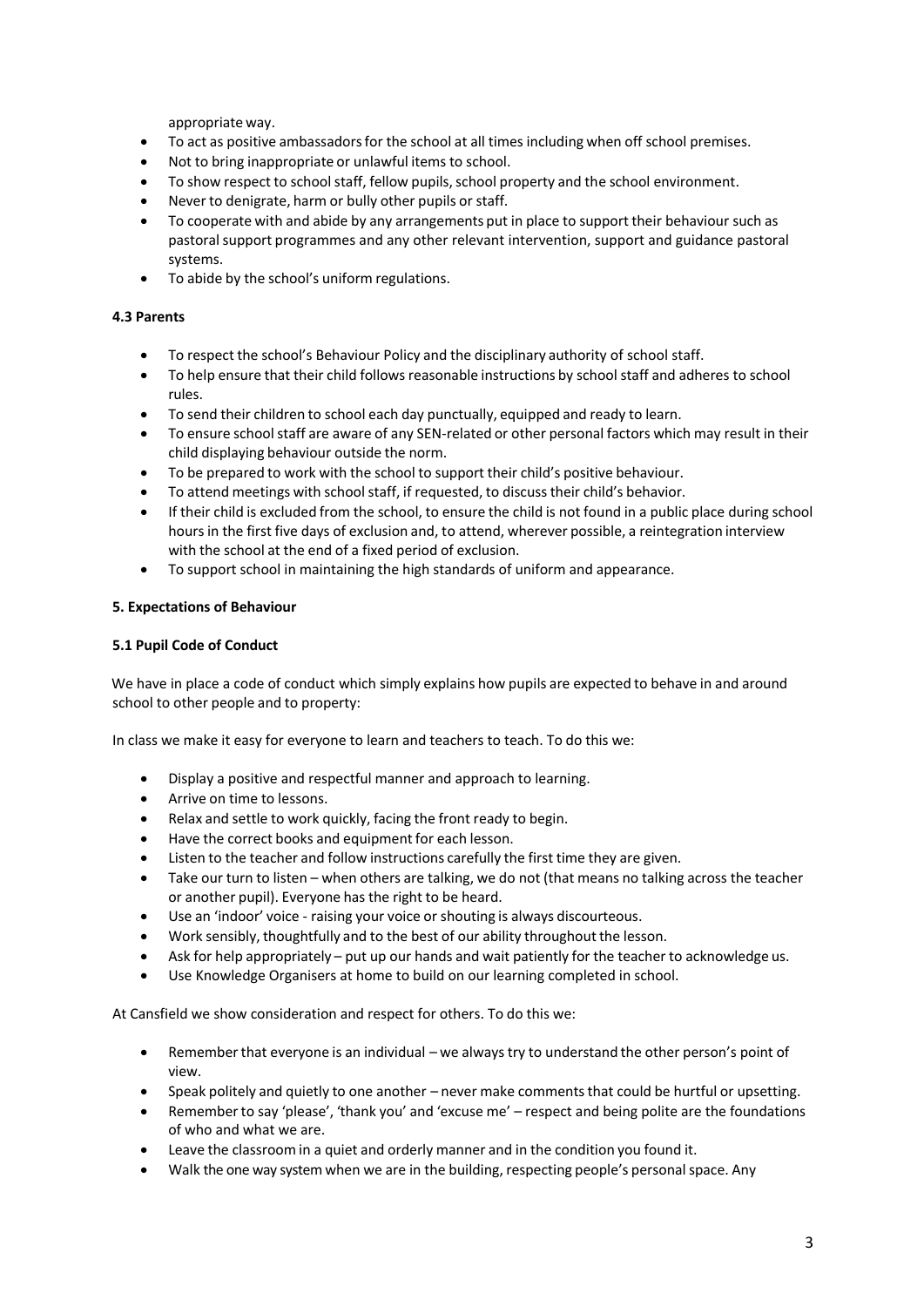behaviour or horseplay which might hurt yourself, another person, damage property or equipment is disrespectful.

- Help others by opening doors, standing back to let people pass.
- Follow the one-way system in order for an orderly flow on the corridors and around school.
- Line up calmly when waiting outside a room, out of the way of others passing the queue.
- Report any acts of bullying we all have a right to feel safe.

At Cansfield we have total honesty and absolute respect for property belonging to others, the conditions in which we work and our local community. To do this we:

- Keep our hands, feet, objects and comment to ourselves no touching others' equipment without their specific permission.
- Return any lost property to the owner or school reception.
- Eat only in the permitted areas remember chewing gum should not be brought into school.
- Dispose of litter thoughtfully we all have a right to a clean environment.
- Take care of displays and especially of other people's work, keep walls and furniture unmarked.
- Report any damage immediately any act of vandalism only spoils things for the rest of us.
- Leave school at the end of the day in a calm and controlled way respecting our local residents.
- Act thoughtfully and in a respectful manner when in school uniform. Rememberthat your reputation, that of your family and the school depends on the way you conduct yourself in public.

## **5.2 Our Dress Code**

## **5.2.1 Uniform**

Pupils at Cansfield are expected to wear their uniform at all times and take pride in their appearance. We operate a gender-neutral uniform code. Our uniform consists of:

| A royal blue blazer                   | With embroidered school badge. This should be worn at all times unless otherwise<br>directed by the Headteacher.                                                                                                                                        |
|---------------------------------------|---------------------------------------------------------------------------------------------------------------------------------------------------------------------------------------------------------------------------------------------------------|
| A white shirt                         | Tucked in and buttoned to the neck at all times.                                                                                                                                                                                                        |
| A school tie                          | With the Cansfield lion worn under the knot.                                                                                                                                                                                                            |
| <b>Black school trousers</b>          | These should not be fashion or fitted legging type.                                                                                                                                                                                                     |
| <b>Black school skirt</b>             | Skirts should be of a decent length sitting no higher than 5cm above the knee and show<br>the school lion on it.                                                                                                                                        |
| <b>Socks</b>                          | They should be black.                                                                                                                                                                                                                                   |
| <b>Tights</b>                         | Plain black only. Patterned tights are not acceptable.                                                                                                                                                                                                  |
| <b>Shoes</b>                          | Should be formal with a low heel. They must be plain black and polishable, with no<br>coloured flashes or soles. They should keep feet dry and be durable and supporting.<br>Trainers, pumps or canvas shoes are not acceptable even if they are black. |
| Black 'V' necked jumper<br>(optional) | With the school badge embroidered on it – cardigans are not allowed. This is optional. It<br>should not replace the blazer.                                                                                                                             |
| <b>Outdoor coats</b>                  | Should be of one colour, protective and big enough to go over the complete uniform<br>including the blazer.                                                                                                                                             |
| <b>School Bags</b>                    | Should be of one colour, protective and big enough to hold your equipment, knowledge<br>organizer and books.                                                                                                                                            |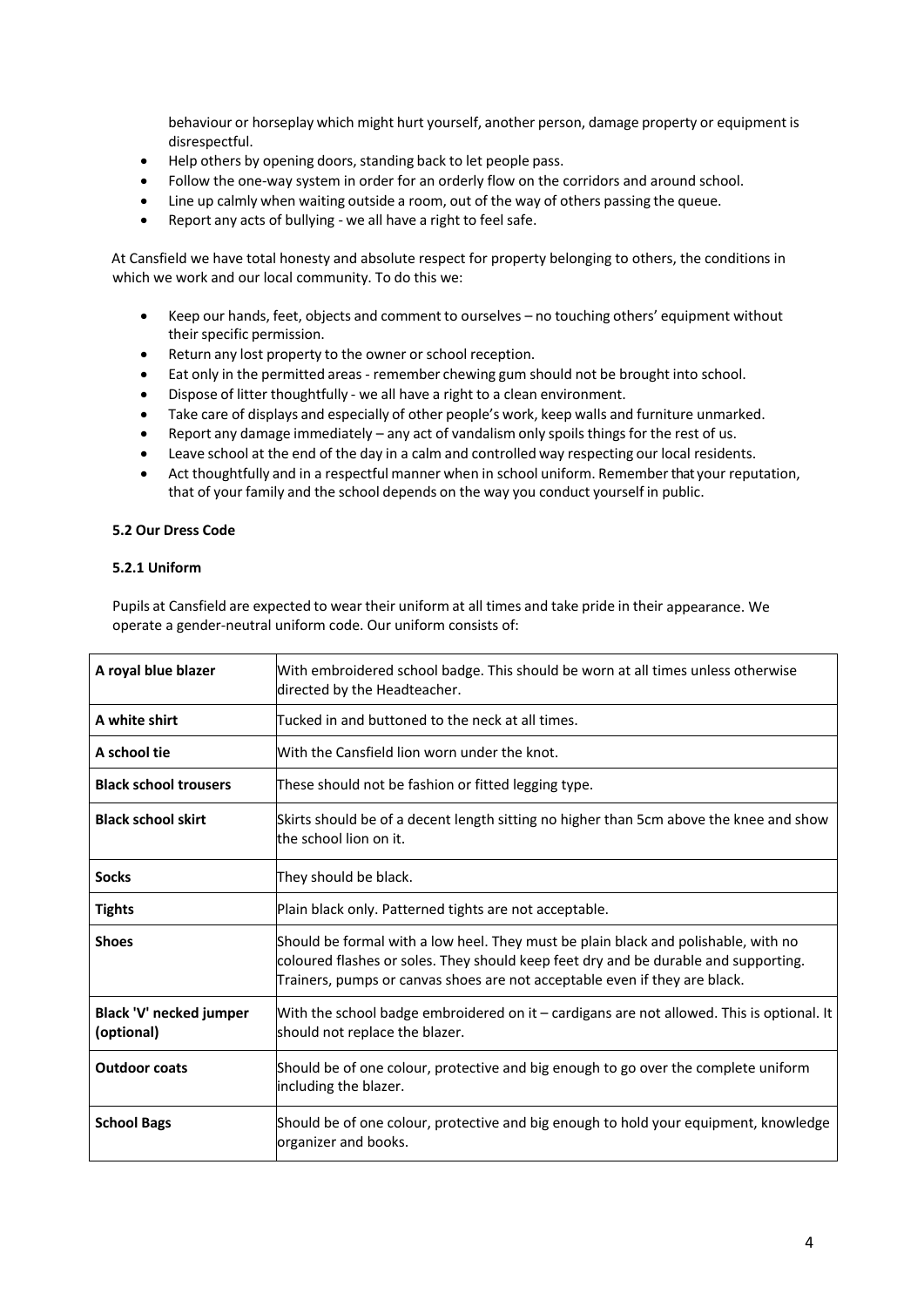| Lanyards | Should be worn at all times in school and be the correct colour for your year group, the |
|----------|------------------------------------------------------------------------------------------|
|          | lanyard will have your plastic card holder attached.                                     |

## **5.2.2 PE Kit**

Pupils must also have full school PE kit. The Performance Faculty will direct you as to the specific items you will need from the items listed below.

- Black polo shirt with blue trim
- Black shorts / skirt with a blue trim
- Trainers (no pumps or canvas / converse pumps)
- Black base layer (optional)
- Black football socks
- Shin pads
- A black reversible rugby shirt with a blue trim
- Black hooded sweatshirt with blue trim
- Football / rugby boots

Please make sure that all uniform, sportswear and equipment is clearly named. This is very important and helps us to return lost property to its rightful owner.

Pupils must always bring their PE kit. If you are excused from taking part physically, you will still get changed and be engaged in the learning of the lesson. Sanctions are in place for when pupils forget items of kit. If pupils forget their PE kit, they are expected to wear a spare kit provided by school. The correct PE kit must always be brought to every lesson. Any pupils with long hair are expected to bring a hair bobble to every lesson to tie their hair back.

## **5.2.3 Appearance**

All pupils are expected to look smart at all times. It is not just the items of uniform that are important but also how we look. Here is a list of things you need to know about what is expected about your appearance.

## **5.2.3.1 Hair**

At Cansfield we do not permit pupils to have extreme haircuts or haircuts that draw unnecessary attention to themselves.

- Haircuts should be nothing under a number 2 with no distinct lines or steps in hair.
- Artwork / patterns / lines or steps on scalp are not permitted.
- Lines in eyebrows are not permitted.
- False eyebrows are not permitted
- Hair should be of a natural colour, with no dipped ends or highlights.
- Hair should be worn neatly and off the face at all times.
- Hair should be tied back for practical subjects.
- Hair accessories should be small and blue or black in colour.

## **5.2.3.2 Jewellery**

- On health and safety grounds we do not allow pupils to wear any jewellery in school.
- The exception to this is a traditional wrist watch. We ask that pupils remove these during PE to prevent them causing injury.
- Pupils are encouraged to have their ears pierced during summer holidays to allow time for ears to heal. Those who wear jewellery will be asked to remove it.
- Persistent offenders can expect to have items confiscated. Pupils cannot expect to be allowed to cover piercings with a plaster, nor use retainers.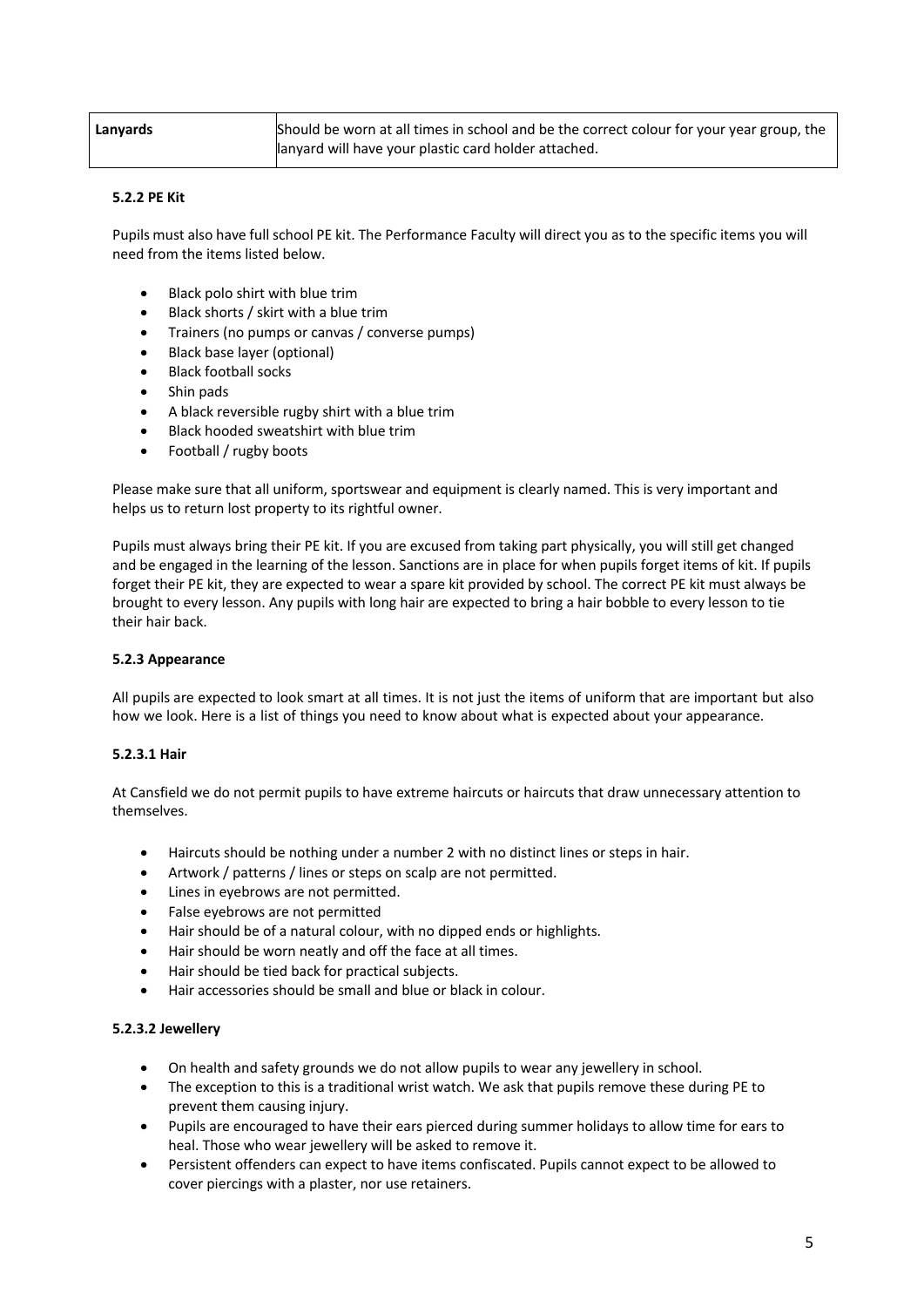## **5.2.3.3 Outdoor Clothing**

- All outdoor clothing including coats, scarves, gloves should not be worn inside the building.
- Casual clothing items including hoodies, sweatshirts are not allowed.

## **5.2.3.4 Make-Up**

Pupil should be aware that following are not acceptable and should not be worn.

- Make-up.
- False nails.
- False eye lashes
- Fake tan.
- Permanent body art.

## **5.2.4 Failure to Adhere to our Dress Code**

If pupils arrive incorrectly dressed, they will be challenged by their teachers. A swift resolution will always be sought, but in some cases, pupils will be asked to stay away from the main body of school at break and lunchtime. We ask that all parents help us achieve the highest standards of uniform by ensuring that uniform is worn as intended without any fashion alternatives. Your support is very much appreciated. If you have any queries regarding uniform or appearance please contact school for clarification before items are purchased or decisions about haircuts made.

## **6. Statement of General Expectations that Apply to All Members of Our Community**

All members of our community are expected to:

- Be polite and respectful to everyone at all times.
- When moving in and around the building walk quietly running and shouting is not acceptable.
- Follow the one-way system.
- Always be on time.
- In class, make it possible for all pupils to learn and all teachers to teach.
- Put litter in bins.
- Wear the correct uniform at all times.
- Refrain from behaving in a way that brings the school into disrepute, including when outside school.

Members of our community are not expected to:

- Use obscene or racist language.
- Truant or abscond from school.
- Vandalise property.
- Bully others.
- Sell goods for personal gain e.g. sweets, fizzy drinks.

All members of our community are aware that the following are not allowed on the school premises:

- Weapons of any kind, e.g. knives, air-guns, laser pens, etc.
- Energy drinks.
- Alcohol.
- E-Cigs, cigarettes, matches and lighters.
- Pornography.
- Fireworks.
- Illegal drugs.
- Prescription drugs, unless agreed under the school's medication policy.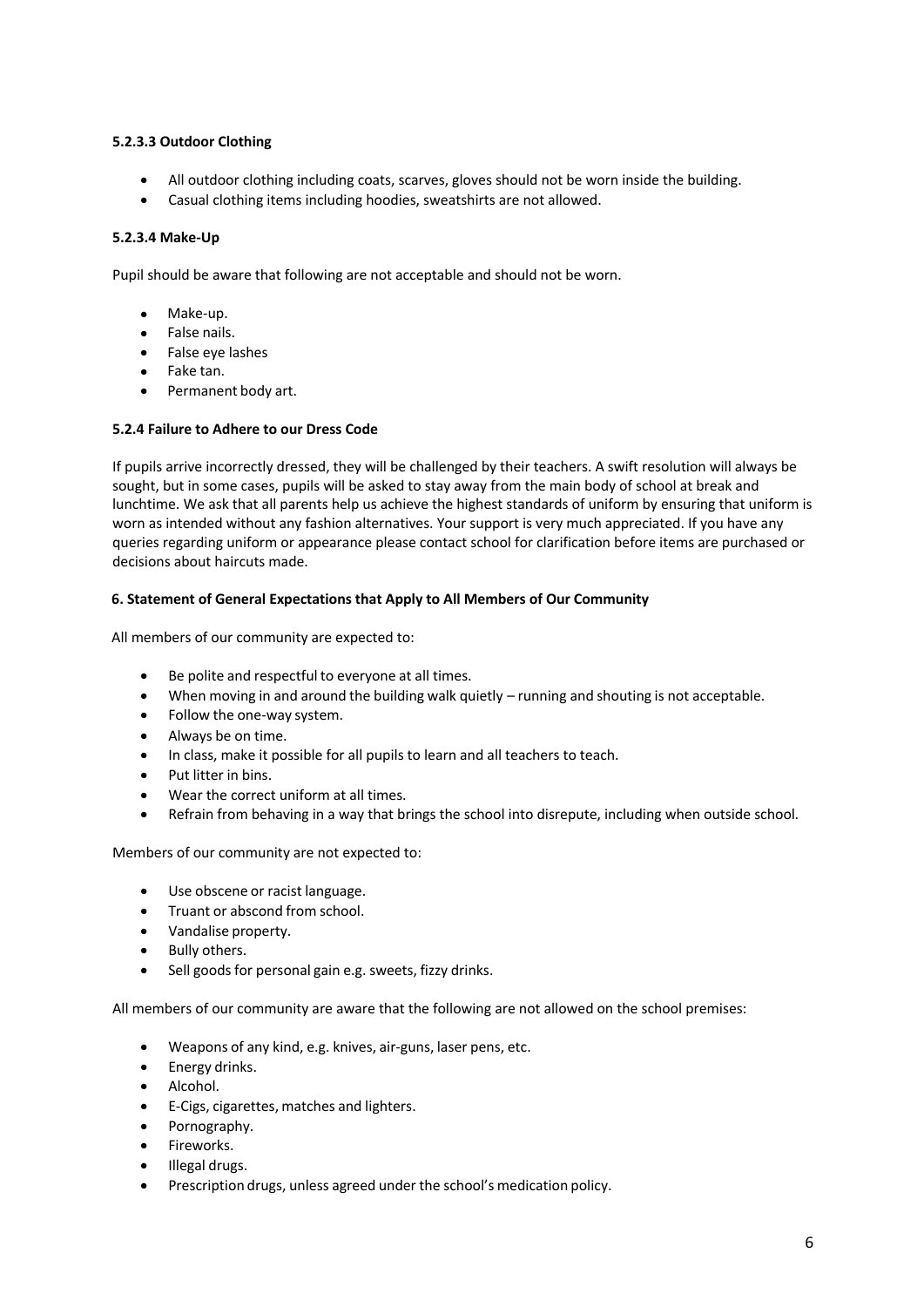• Legal highs.

## **7. Mobile Phones**

We recognise that the vast majority of our pupils have mobile phones. After extensive consultation with all members of our community we have agreed that pupils can bring mobile phones into school. We have created provision so that there are 'phone zones' around the school where pupils can use their phones in a supervised area during lunch time. Pupils cannot use their phones to access the school wireless connection, which is password enabled. Outside of the designated 'phone zones' pupils cannot use their phones at any point and they must be turned off. If phones are seen or heard outside of the phone zones then they will be confiscated and a parent or carer needs to collect the phone from Reception.

## **8. Rewards**

When giving rewards to pupils we should always make it clear why we are rewarding. Effective praise helps pupils appreciate how their achievementis helped by their own attitude. It acknowledges effort, focuses attention on relevant behavior and fostersintrinsic motivation. Rewards we can give include:

- Approving words, looks, smiles
- Private praise
- Public praise in class, assemblies, photographs on notice boards and on Twitter
- Referrals to relevant senior members of staff for approval
- Recording of achievement in books
- Letters, postcards home and texts
- Awarding specialist subject badges
- Stickers, stamps in books
- Acts of kindness reward scheme
- Phone calls home
- Pride of Cansfield status, Blue and Black tie status
- Headteacher's Award

## **9. Sanctions**

Cansfield has always had a reputation for caring for its pupils, trying to treat individuals with respect, encourage self-esteem and promote self-worth.

Counselling, guidance and being available to talk through a situation or problem is a strong feature of the school. When sanctions are applied they are done so from a clear rationale, with individuals knowing what is expected and having a choice either to adhere to those expectations or choose not to. In choosing not to, they choose also to accept the consequence of their actions. Sanctionstherefore, become part of the learning process.

Sanctions that can be applied include:

- Quiet verbal reprimand
- Altering the seating arrangements of the pupil
- Cooling off period placed outside room for short period of time before being involved back the classroom (maximum 5 minutes)
- Short detentions lunchtime or after school 'C3' same day detentions given should persistent wrong choices be made.
- Removal from lesson and buddying with the class of another member of staff or senior staff removal to an alternative room and a 'C3 logged' resulting in a same day detention.
- Placing pupils on report
- Agreeing a behaviour contract
- Short term exclusion/supervision
- Parental interview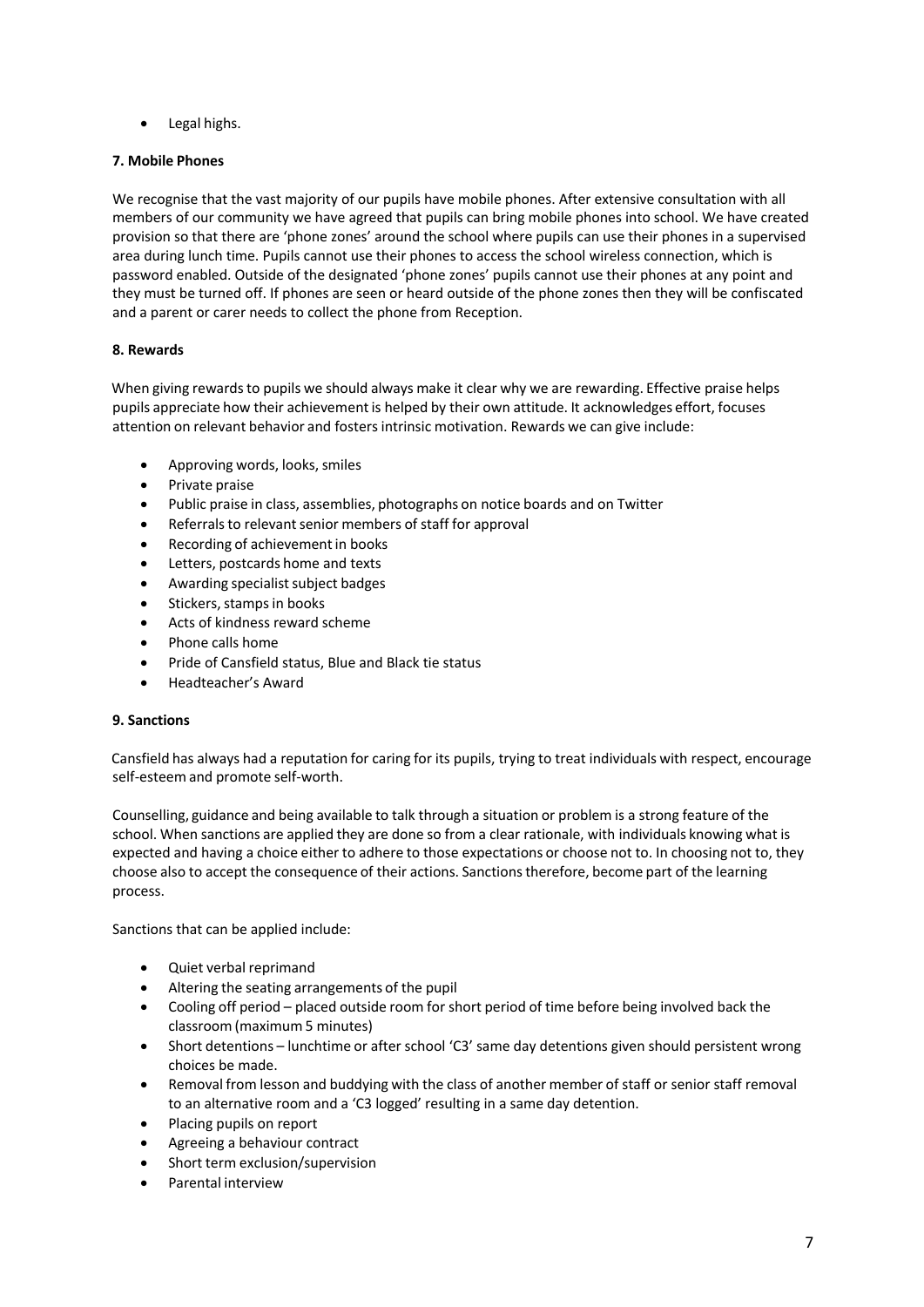- Fixed Term Exclusion
- Governors' disciplinary panel
- Period of time in the Internal Exclusion room
- Permanent Exclusion

These sanctions are not used in rank order but are adopted to correspond to the seriousness and frequency of the behaviour.

## **9.1 Behaviour in the Classroom**

The vast majority of our pupils behave in line with the school code and classroom codes. Minor infringements will be dealt with through normal classroom routines. Pupils who repeatedly create difficulties will move through the target card system, white (subject), red (2nd or Head of Faculty) blue (form tutor), RAG (Head of Year and SLT). The white card begins with the class teacher or Head of Faculty. A failed white card leads to a red card managed by the Head of Faculty or second in Faculty. A blue report card begins with the form tutor. Failure of the Faculty card system or blue form tutor card will result in a RAG report and intervention by the Academic Head of Year for each particular year group and members of SLT.

If the learning of others is disturbed by the actions of individuals the C1–C3 system will be used by all staff. If the learning is significantly disturbed during the lesson, then the member of staff will issue a safeguarding call and a C3 entry will be logged on SIMS. Parents will be informed by text that this action was necessary. This will trigger an automatic after school detention. Pupils may also face a period of time in the Internal Exclusion Unit.

## **9.2 Internal Exclusion Unit**

Serious infringements of the school code will result in pupils being placed in the Internal Exclusion Unit. The internal exclusion unit has been introduced to support pupils who would have normally had a fixed term exclusion. The pupils in the unit have access to appropriate work from the curriculum, they spend time reflecting on their behaviour that has brought them into the unit and have a specialised timetable for the length of time that they are in the unit. Work is set and the pupil is supervised and supported throughout their length of time in the unit. The internal exclusion unit supports pupils who have been involved in a serious issue which would normally see them being excluded such as physical assault, bullying and swearing at staff. The aim of this unit is to engage pupils in the curriculum and support them with any issues that need resolving.

# **9.3 Detention**

Teachers have a legal power to place pupils in detention. Cansfield uses detentions as a sanction during the school day at break and lunchtime. After school and outside the school's normal working hours detentions are set using the following guidelines:

- For any after school detention, a text home will be sent by 3pm. The teacher informsthe pupil during afternoon registration and then escorts the pupil across to the canteen to be recorded and placed with the relevant staffing team on duty.
- If a pupil fails to attend a detention, this will be noted on SIMS and the detention re-arranged the following day and in addition a lunch detention will be completed. Further non-attendance will result in a member of the Senior Leadership Team on duty during the missed attendance to personally ensure it is carried out and parents are also contacted, the relevant Head of Faculty will also be involved where possible.
- Pupils who continually refuse to go to detentions or run off from after school detentions will have the detention extended until 4pm.
- Repeated failure to attend detention will result in time in the Internal Exclusion Unit.

# **9.4 Exclusion from School**

The decision to exclude is not taken lightly and is used as a last resort. Only the Headteacher(or Deputy Headteacher if the Headteacheris absent) can exclude a pupil from school. The Headteacher may exclude a pupil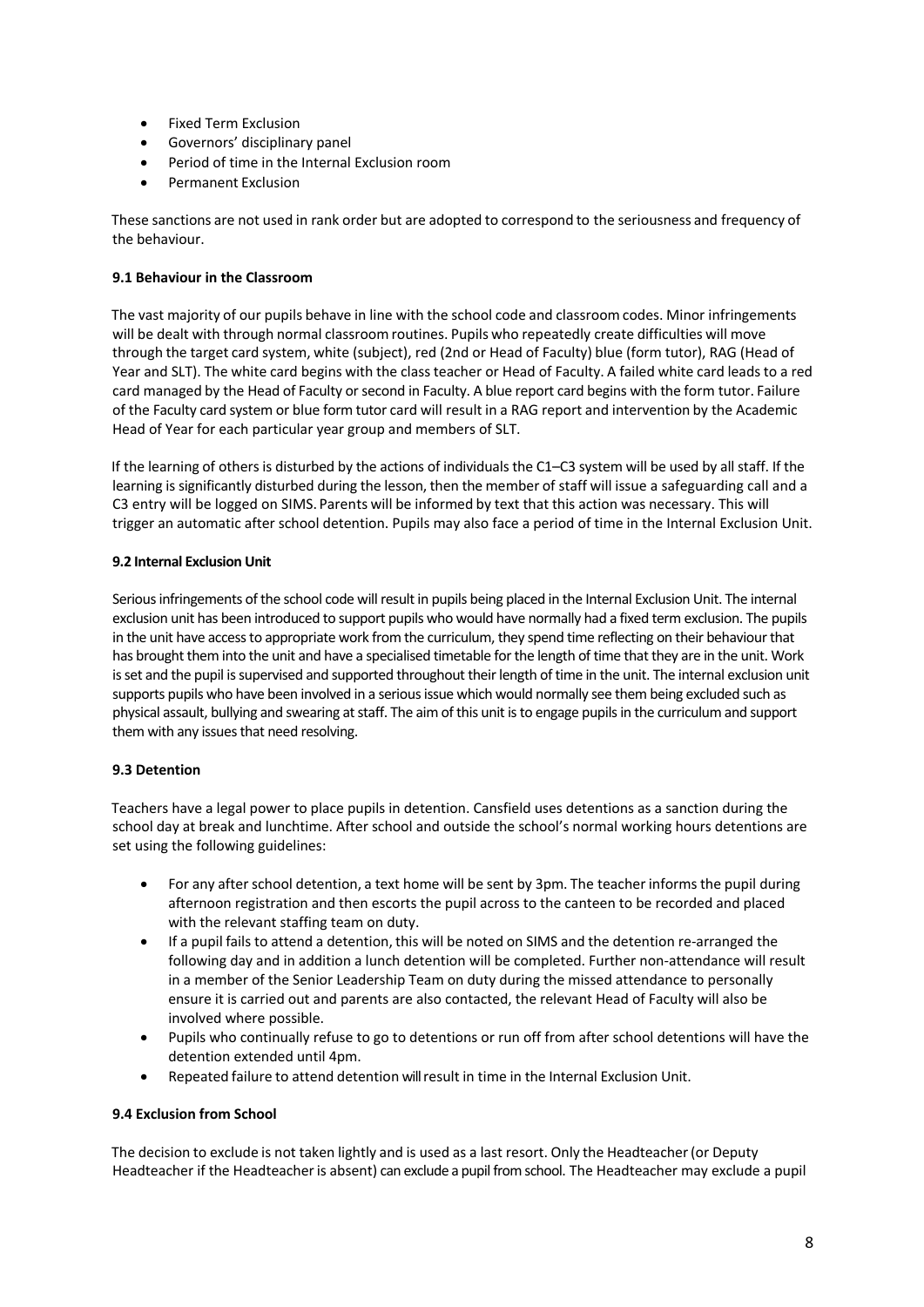for one or more fixed periods for up to 45 days in one school year (15 days in one term). In extreme cases, the Headteacher may exclude a pupil permanently. In the event that an exclusion exceeds this or an exclusion is permanent a Governors' Behaviour and Disciplinary panel will be called. In the event of any exclusion, parents must be informed immediately, giving the reasons for the exclusion and making clear the process of appeal.

- Parents are expected to ensure a pupil who is excluded remains at home and is completing appropriate school work. School has a duty to provide work when a pupil is excluded.
- Parents are expected to attend a reintegration interview as directed by the Headteacher.
- Parents have an obligation to ensure that their child is being educated following the 6th day of exclusion.
- Parents must take responsibility for their child if excluded and ensure that they are not in a public place without good reason.

It is not the case that exclusion is automatically triggered by specific events. However, certain actions increase the probability that an exclusion could take place. The Headteacher must be the one to determine the next course of action depending on circumstances, context and the individual involved. Actions that merit the consideration of a fixed term or permanent exclusion include:

- Bullying, violence, racial abuse, sexual harassment and threatening behaviour.
- Unprovoked assaults.
- Health and safety situations endangering self and / or others.
- Fighting persistent or a violent incident.
- Repeated offences against the good order of the school. This may include repeated use of foul language to a member of staff; repeatedly refusing reasonable requests from a member of staff; repeatedly walking defiantly away from members of staff; violence and / or threat to a member of staff.
- Actions which, if they were to happen outside of school, would be against the law.
- Drug related issues.
- Serious disruptive behaviour prejudicial to the safety, welfare and teaching of children and othersin the school.

## **9.5 Other Specific Responses to Behaviour**

## **9.5.1 Regulating Pupils' Conduct and Disciplining them for Misbehaviour Outside of the School Premises**

- Sanctions will apply to pupils who misbehave on the way to or from school, outside the school gates or otherwise in close proximity to the school.
- Sanctions will apply whenever a pupil is in school uniform and thereby bringing disrespect to the school, e.g. school trips, education visits.
- If someone causes any distress to the bus driver on their journey to and from school, they should expect to be banned from using the bus for an agreed length of time. This would be negotiated with the bus company and parents / guardianswould be notified of this in advance.
- Sanctions will apply if misbehaviourtakes place on Work Placements or whilst the pupil was taking part in a further education course as part of a school programme.
- The school will apply sanctions if a pupil misbehaves whilst representing the school in a sports event with another school or any other event which might affect the chance of opportunities being offered to other pupils in the future.
- The school would act if a pupil harassed a member of staff or pupil off school premises, including through the internet.

## **9.5.2 Power to use Reasonable Force**

See the Physical Intervention Policy.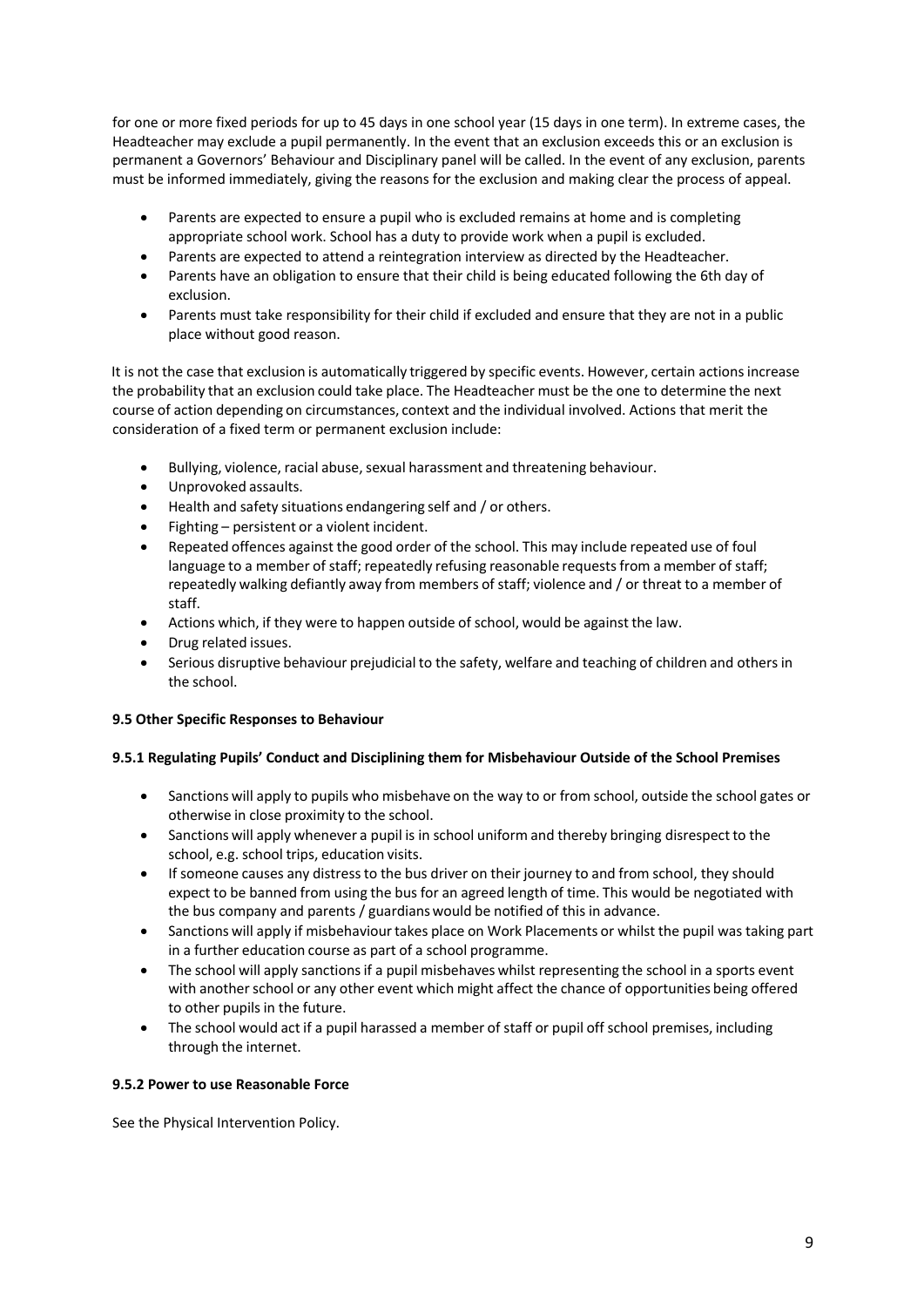## **9.5.3 Drugs and Alcohol Abuse**

It is the policy of this school that no child should bring any drug, legal or illegal, to school. If a child will need medication during the school day, the parent or guardian should notify the school and ask permission for the medication to be brought. This should be taken directly to the Student Reception for safekeeping. Any medication needed by a child while in school must be taken under the supervision of a teacher or other adult worker.

The school will take very seriously misuse of any substancessuch as glue, other solvents or alcohol. The parents / carers of any child involved will always be notified. Any child who deliberately bringssubstancesinto school for the purpose of misuse will receive a consequence, which may include permanent exclusion.

If any child is found to be suffering from the effects of alcohol or other substances, arrangements will be made for that child to be taken home. It is forbidden for anyone, adult or child, to bring onto the school premises any illegal drugs. Any child who is found to have brought to school any type of illegalsubstance will be sanctioned. If the child is to be re-admitted to the school following a fixed term exclusion, the parent / carer of the child will also need to visit the school and discuss the seriousness of the incident with the Headteacher. If the offence is repeated, the child will be permanently excluded.

If a child is found to have deliberately brought illegal substancesinto school and is found to be distributing these to other pupils for money, it is likely that the child will be permanently excluded from the school. Wigan CYPS, the police and social services will also be informed.

# **9.5.4 Confiscation of Prohibited Items**

The Education and Inspections Act 2006 provides authority for a member of staff to use confiscation as a disciplinary sanction if it is lawful. That includes seizure and also, as appropriate, the retention and disposal of certain items. All staff have the authority to confiscate mobile phonesfrom pupils. When a mobile phone has been confiscated it should be taken by the member of staff to the main office where it will be retained until it is collected by a parent / carer or responsible adult.

At Cansfield, staff will confiscate items such as:

- An item posing a threat to good order for learning. For example iPods, sound systems etc.
- Energy drinks.
- Items posing a health or safety threat.
- Items which are illegal for children to have. For example racist or pornographic material, fireworks, weapons etc.
- Any cigarettes, including e cigarettes, confiscated in school will be destroyed. There is no acceptable reason why a pupilshould bring a cigarette lighter into school. Such items will be retained until such time as a responsible family adult can retrieve them.
- Any item which is banned by the school. If weapons or knives, illegal or unauthorized drugs are found a referral will be made to the police and advise sought about the next course of action.

## **9.5.5 Searching Pupils and their Possessions**

Staff can search pupils with their consent. If pupils refuse, then the Headteacher can authorise the search of a pupil's outer clothing or bag and reasonable force may be used to undertake the search. This must be carried out by a member of the Senior Leadership Team. They must be the same gender as the pupil being searched and the search must take place in the presence of the pupil and another witness. A sanction may be applied if a pupilrefuses to cooperate with the search under these conditions or refuses to turn out their pockets. Searches of pupils, including their bags and personal possessions may be carried out if they are suspected of carrying any of the banned items described above.